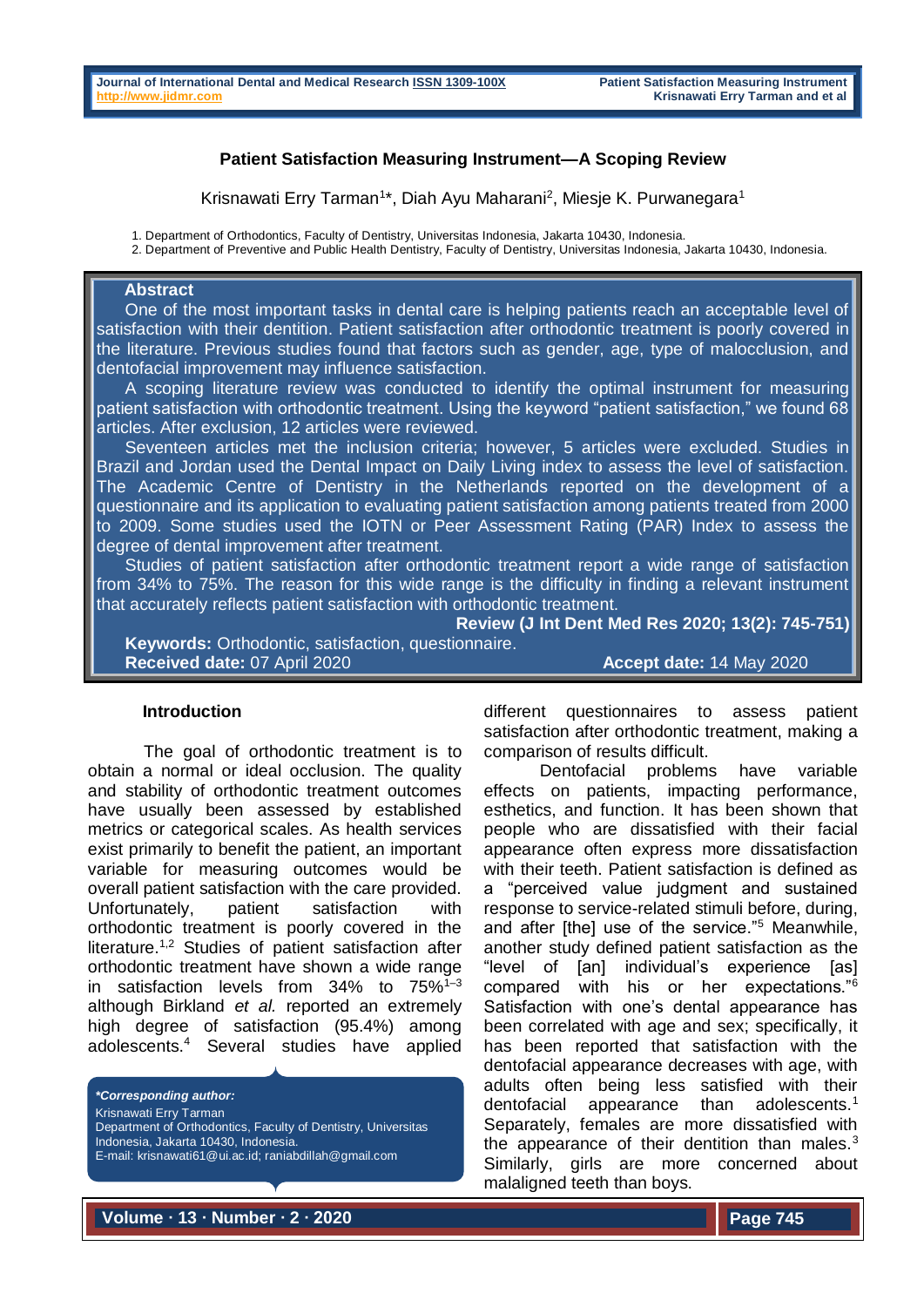In the last decade, orthodontic treatment has become more commonly accepted by adults. A survey in America reported that the proportion of orthodontic patients aged 18 to 54 years increased by 14% between 2010 and 2012. $^7$  In Asian countries, the ratio of middle-aged orthodontic patients (i.e., older than 40 years) grew twofold between 2008 and 2012.<sup>8</sup> Adult patients often have complex treatment needs in addition to predisposing malocclusion. Adults are more concerned about the impact of their treatment and show active attitudes toward facilitating better progress and results of their treatment. Motivation, expectation, and the subjective level of satisfaction after orthodontic treatment in adult patients can be regarded as important parameters to measure the overall  $Outcome<sup>8,9</sup>$ 

A systematic review considering the longterm stability of orthodontic treatment and patient satisfaction concluded that only a few studies examining long-term patient satisfaction have been conducted to date, and most of these studies showed little scientific evidence.<sup>10</sup> The present study thus aims to review the available published literature assessing validated and standardized instruments used in orthodontics to measure patients' satisfaction with their orthodontic treatment.

### **Materials and methods**

A scoping review examining the use of instruments that evaluated patient satisfaction with their orthodontic treatment was planned, and a literature search was conducted by one author. Scoping reviews are useful for mapping, collating, and summarizing existing literature on a topic and can assist researchers in identifying the nature and extent of the current research evidence. The five stages of a scoping review consist of identifying the research question; identifying relevant studies; study selection; charting the data; and collating, summarizing, and reporting the results.<sup>11</sup>

Medical Subject Headings (MeSH) were reviewed to obtain the correct terms for keywords. The final keywords chosen were "patient satisfaction," "orthodontic treatment outcome," and "subjective evaluation." The literature review focused on identifying all available articles in the PubMed database that met the inclusion criteria. Eligible articles were English-language studies

**Volume ∙ 13 ∙ Number ∙ 2 ∙ 2020**

published in the last 10 years between 2009 and 2019. The inclusion and exclusion criteria used in this review are shown in Table 1.

| Criteria                         | Inclusion                                                                                                                                                                      | Exclusion                                                                                          |  |
|----------------------------------|--------------------------------------------------------------------------------------------------------------------------------------------------------------------------------|----------------------------------------------------------------------------------------------------|--|
| Period                           | 2009 to 2019                                                                                                                                                                   | Outside the date range                                                                             |  |
| Language                         | English                                                                                                                                                                        | Not written in English                                                                             |  |
| Article type                     | Original research article published<br>in a peer-reviewed journal that<br>describes a tool. The article may<br>then proceed to use the tool or<br>report of instrument or tool | original research,<br>Not<br>not<br>a a<br>peer-reviewed<br>journal article, and/or<br>unpublished |  |
| <b>Study focus</b>               | Instruments that evaluate patient<br>satisfaction with their orthodontic<br>treatment                                                                                          | N/A                                                                                                |  |
| Geographical<br>area of interest | International<br>studies.<br>including<br>those involving specific cultural<br>groups                                                                                          | N/A                                                                                                |  |
| Sample                           | Human                                                                                                                                                                          | N/A                                                                                                |  |

**Table 1.** Inclusion and exclusion criteria for article selection.

The literature search identified 68 publications that were screened by title and abstract and according to the stated inclusion and exclusion criteria. The literature search and selection method was adapted from the Preferred Reporting Items for Systematic Reviews and Meta-analyses statement. In total, only 11 publications were finally deemed suitable in light of this review's objective. Figure 1 presents a flow diagram of the literature search and selection process.





### **Results**

Among the included studies, many countries were represented, including Brazil,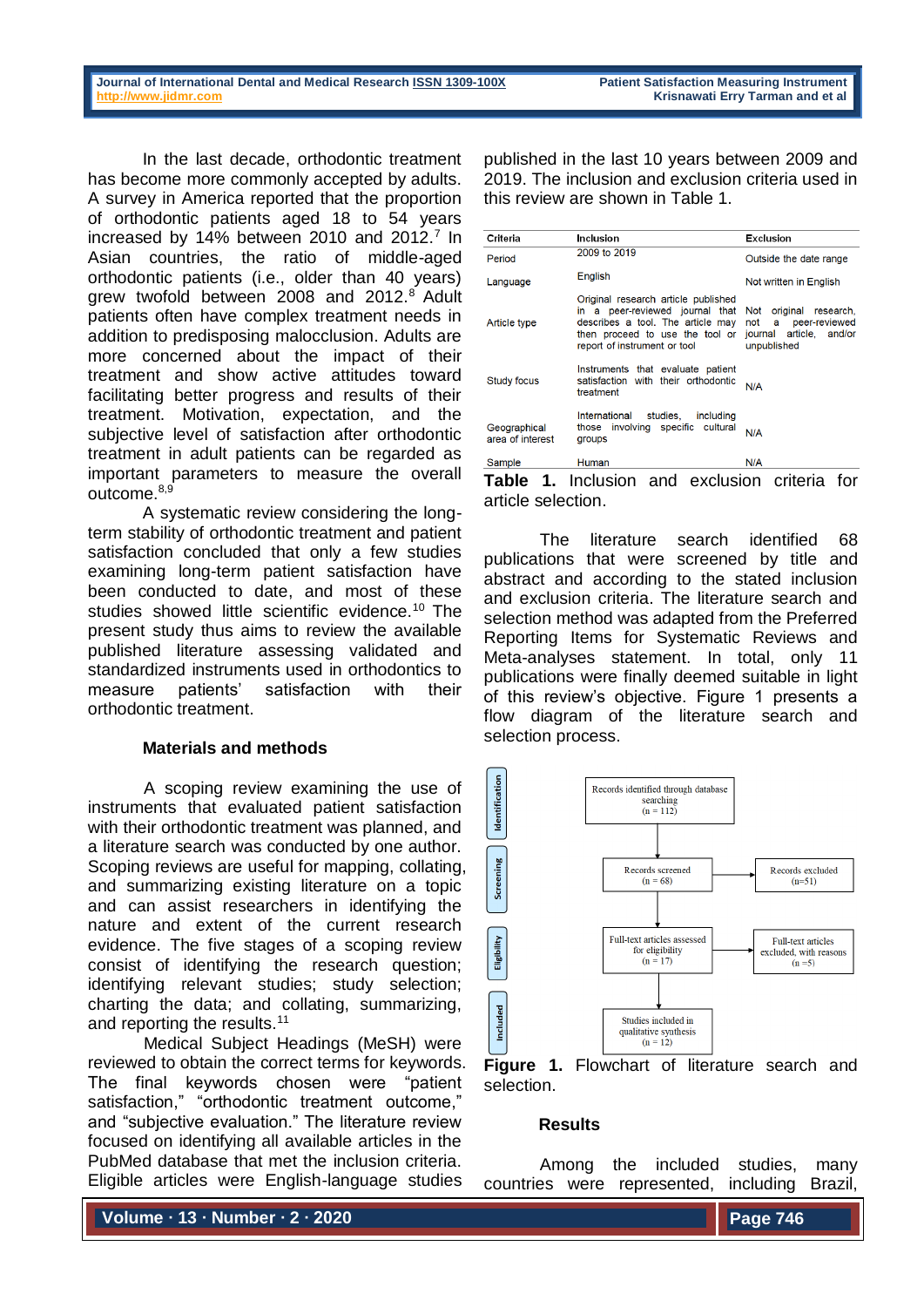Canada, China, the Netherlands, the United Kingdom, Sweden, Jordan, Iran, India, Pakistan, Finland, and Korea (Table 2). The age of participants varied between studies, with an overall range of 11- to 60-year-olds. Some studies, such as those in Jordan, Brazil, and India, used the Dental Impact on Daily Living (DIDL) questionnaire to measure subjective orthodontic treatment outcome with a Likert scale or VAS, while objective treatment outcomes were measured with either the Peer Assessment Rating (PAR) index or IOTN. Questionnaires included information about socio-demographic conditions, education level, oral health behaviors, and general health behaviors.

## **Discussion**

Indices for epidemiological studies, orthodontic treatment needs, or diagnostics are already established, but those considering psychological or subjective outcomes of orthodontic care remain to be assessed. The most frequently used response format is a Likert scale with 5 to 7 points. Other alternatives are the visual analog scale (VAS).

A study was done to examine differences between Chinese, Japanese, and American populations ( $n = 136$ , 323, and 160) regarding responses on a Likert scale. They found that the Japanese respondents more frequently reported difficulty with using the scale, while the Chinese respondents more frequently skipped questions. Further, both of these groups selected midpoint values more frequently on items that involved admitting to a positive emotion than did the Americans.<sup>13</sup> Studies conducted in the past to assess the satisfaction level among patients have largely focused on dental visits in general. Only a few have evaluated satisfaction among orthodontic patients specifically.<sup>14</sup>

In 2003, a study done at the Academic Centre of Dentistry (ACTA) in the Netherlands examined whether compliance was considered as a determinant of patient satisfaction after orthodontic treatment.<sup>15</sup> Ten patients were older than 30 years of age, and 4 patients had a cleft lip and palate; these 14 patients were excluded from the study. The mean age of the subjects was 15.81 years (SD: 1.81 years), and 56% of the population was female. The total scale was divided into 6 subscales, which were doctor– patient relationship, orthodontic clinic, dentofacial

improvement, psychosocial improvement, dental function, and a residual category.

Separately, a study in Jordan sought to identify factors that may affect patients' satisfaction with their dentition after orthodontic treatment.<sup>3</sup> Fifty patients (20 males and 30 females) with a mean ± standard deviation age of 20.7 ± 4.2 years who had successfully undergone fixed orthodontic treatment were included in this study. The Dental Impact on Daily Living (DIDL) questionnaire was used to assess the impact of orthodontic treatment on daily living and satisfaction with the dentition in the study sample. The authors also used the NEO Five Factors Inventory to assess personality traits. Pretreatment and posttreatment study models were assessed for each patient to evaluate the success of the orthodontic treatment using the Peer Assessment Rating (PAR) index. All patients had a reduction in the weighted PAR score of more than 80%, indicating a good standard of treatment.<sup>19</sup> In this study, orthodontically treated patients showed high levels of satisfaction. This finding might be justified by the fact that orthodontic treatment can affect dental performance positively. This study also showed that sex had no association with any dimension of dental satisfaction. Further, satisfaction with dentition after orthodontic treatment showed no relationship with age.

A previous study conducted in Brazil reported there were no relationships between gender, age, extraction for orthodontic reasons, or the amount of treatment time with patient satisfaction after orthodontic treatment.<sup>1</sup> This study used the DIDL and PAR Index as the measurement indices. Another study used DIDL only.<sup>20</sup>

Hirvinen *et al.* performed a study to assess the objective and subjective outcomes of orthodontic care in one municipal healthcare facility in Finland. All respondents filled in a semistructured questionnaire and were asked to score their own dental appearance on a VAS using a series of photographs according to the aesthetic component of the IOTN. The authors found that orthodontic treatment seems to improve both occlusal morphology and function. $21$ 

A trend study was conducted at the ACTA to compare the satisfaction levels of patients treated at the same institution a decade ago. $^{22}$  It was found that the satisfaction of patients with orthodontic treatment had significantly increased

**Volume ∙ 13 ∙ Number ∙ 2 ∙ 2020**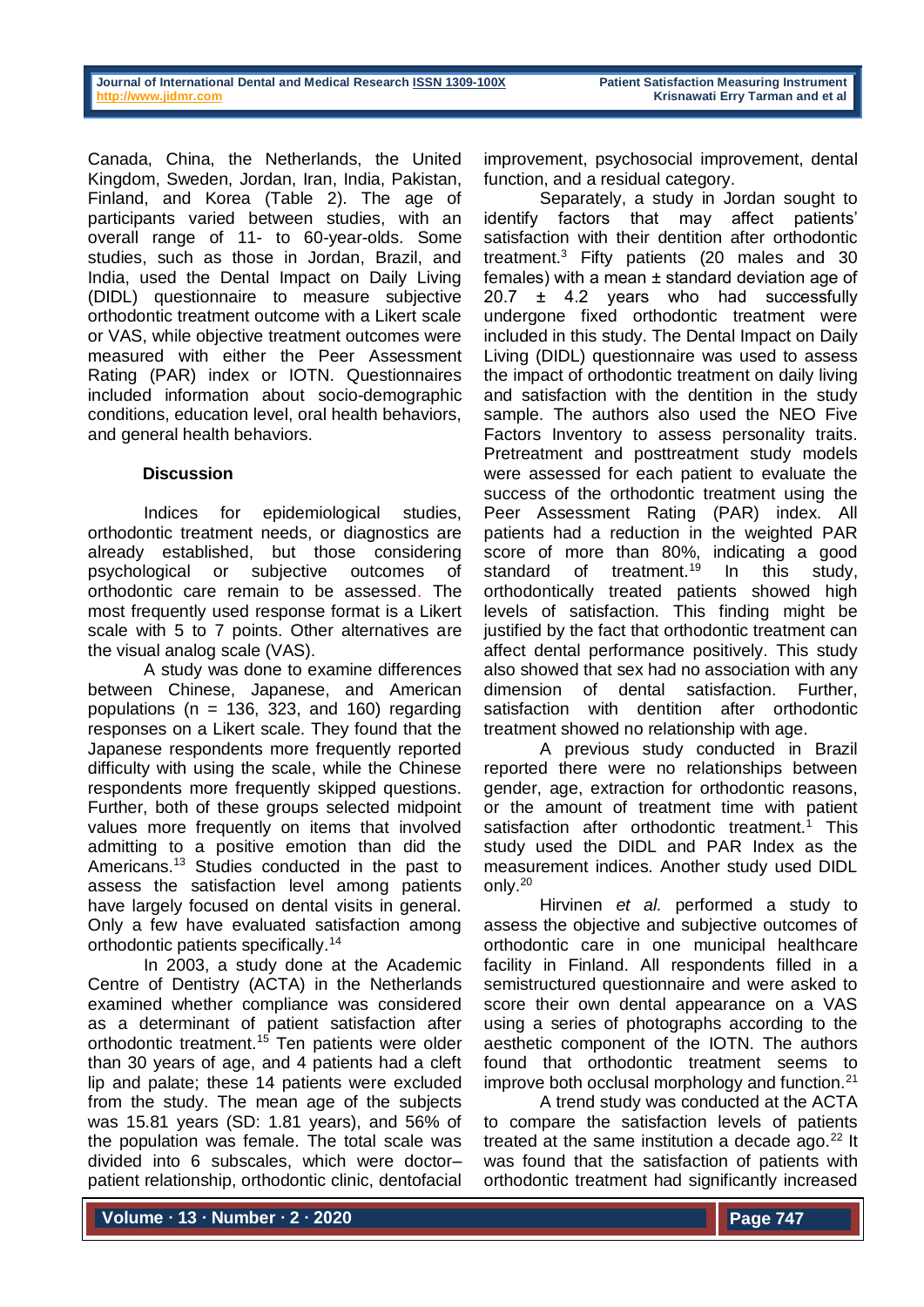over time. No correlation was found between gender and patient satisfaction. The relationship between the doctor and the patient remained the most important factor in patient satisfaction. Orthodontists should be aware that a good relationship with their patients may be even more important for a good outcome than achieving technically successful treatment alone. However, the authors assumed that people from different socioeconomic backgrounds, cultures, and ethnicities might place different values on the results. Another limitation was that, in the present sample, the type of orthodontic treatment was not considered, which may have affected the level of patient satisfaction.

A study was done in Sweden to examine factors associated with treatment outcome satisfaction in adolescent patients using two types of questionnaire. This study found no correlation between sex and satisfaction with treatment outcome, which is similar to the findings of other research.<sup>23</sup> Motivation to undergo treatment showed a correlation with treatment satisfaction, which is similar to the findings of Anderson *et al*. 24

Another study in Brazil analyzed the psychological aspects of adult patients who underwent orthodontic treatment, evaluating their expectations and discomfort during treatment as well as their level of satisfaction. The authors used a set of questionnaires given to 54 adults, mostly female patients between 20 and 30 years old (53%) who were not satisfied with their smile esthetics and who had received orthodontic treatment. The reason for not seeking orthodontic treatment earlier, the majority answered, was that they did not have the financial means or did not feel inconvenienced by the malocclusion they had.

The motivation and subjective level of satisfaction after orthodontic treatment in adult patients can be regarded as important parameters to facilitate the overall outcome. In clinical settings, the orthodontic outcome is mainly defined through objective features by orthodontic specialists, whereas the evaluation of the subjective outcomes is still limited, especially in adults  $25-27$ 

Lee *et al.* developed a simple questionnaire that can be applied to evaluate the subjective level of satisfaction after orthodontic treatment.<sup>8</sup> A questionnaire was designed to measure the level of satisfaction in 10 items,

using a 5-point Likert scale. The total mean satisfaction score was 3.9 points. The levels of satisfaction for tooth alignment and confident smile and self-image were significantly higher than those for facial appearance and eating and chewing (p < 0.001). Patients aged 50 years or older were more satisfied than younger patients, and males were more satisfied than females (p < 0.05).

Recently, a study found that in general, adult orthodontic patients are satisfied with their treatment, and good communication played a major part in this finding. A total of 26 adults were recruited from two sites, a teaching hospital and a private specialist practice. Data were collected using in-depth interviews, and thematic content analysis with a framework approach was applied to analyze the data. $28$  Despite the differences in sources, many similarities arose when comparing the factors between the two sites.

## **Conclusions**

Patient satisfaction with orthodontic treatment is subjective and influenced by many factors. Studies of patient satisfaction after orthodontic treatment have reported a wide range of satisfaction levels from 34% to 75%. The reason for this wide range is the difficulty in finding a relevant tool that reflects patient satisfaction with orthodontic treatment. Subjective orthodontic treatment outcomes can be measured by questionnaires using a Likert scale or VAS, while objective treatment outcomes can be measured using occlusal indices, such as the IOTN or PAR index.

Some studies have found that, instead of sex and age, the relationship between the doctor and the patient plays a significant role in patient satisfaction. A good relationship with the patient may be even more important than achieving technically successful treatment alone. Other factors, such as motivation, the severity of malocclusion, experiences of discomfort during treatment, and quality of treatment, may contribute to the level of satisfaction among orthodontic patients.

# **Declaration of Interest**

The authors report no conflict of interest.

**Volume ∙ 13 ∙ Number ∙ 2 ∙ 2020**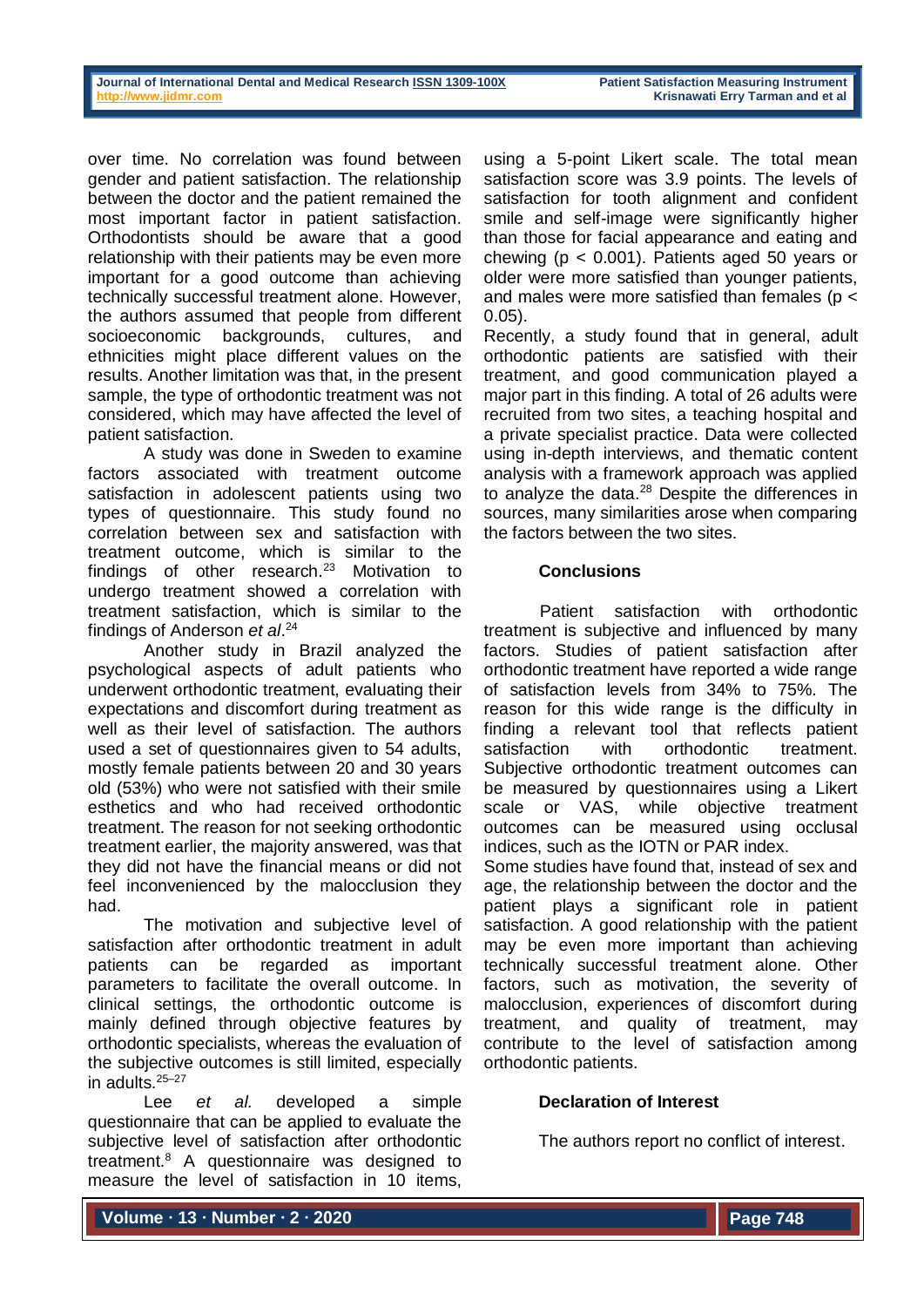| <b>Author and</b><br>year of<br>publication | <b>Published title</b>                                                                                                                         | Aim of study                                                                                                                                                    | <b>Instrument used</b><br>for measuring<br>satisfaction with                                                                       | Sample size                                                                                                                            |
|---------------------------------------------|------------------------------------------------------------------------------------------------------------------------------------------------|-----------------------------------------------------------------------------------------------------------------------------------------------------------------|------------------------------------------------------------------------------------------------------------------------------------|----------------------------------------------------------------------------------------------------------------------------------------|
|                                             |                                                                                                                                                |                                                                                                                                                                 | orthodontic<br>treatment                                                                                                           |                                                                                                                                        |
| Al-Omiri et al. <sup>3</sup>                | <b>Factors affecting</b><br>patient<br>satisfaction after<br>orthodontic<br>treatment                                                          | To identify factors that<br>may affect patient<br>satisfaction with their<br>dentition after<br>orthodontic treatment                                           | <b>DIDL36</b> questions<br><b>PAR Index</b><br><b>NEO-FFI</b>                                                                      | $n = 50$<br><b>Male: 20</b><br>Female: 30<br>Mean age:<br>20.7                                                                         |
| Maia et al. <sup>1</sup>                    | <b>Factor associated</b><br>with long-term<br>patient<br>satisfaction                                                                          | To identify factors<br>associated with patient<br>satisfaction at least five<br>years after orthodontic<br>treatment                                            | <b>DIDL</b>                                                                                                                        | $n = 248$<br>Response<br>rate: 62%                                                                                                     |
| Bos et al. <sup>15</sup>                    | Patient<br>compliance: a<br>determinant of<br>patient<br>satisfaction                                                                          | To examine whether<br>level of compliance can<br>be considered as a<br>determinant of patient<br>satisfaction                                                   | Questionnaires<br>Six subscales                                                                                                    | $n = 114$<br>patients<br>< 30 years old                                                                                                |
| Birkeland et al. <sup>4</sup>               | Relationship<br>between<br>occlusion and<br>satisfaction with<br>dental<br>appearance in<br>orthodontically<br>treated and<br>untreated groups | To assess the<br>relationship between<br>occlusion, satisfaction<br>with dental appearance,<br>and self-esteem at the<br>ages of 11 $(T1)$ and 15<br>years (T2) | *AC and DHC from<br><b>IOTN</b><br>*Questionnaires                                                                                 | $n = 224$ dental<br>cast<br>*16 treated<br>with<br>removable<br>appliances<br>*51 treated<br>with fixed<br>appliance<br>*157 untreated |
| Khan et al. <sup>14</sup>                   | Assessment of<br>satisfaction level<br>among<br>orthodontic<br>patients                                                                        | To determine the level of<br>satisfaction among<br>patients undergoing<br>orthodontic treatment                                                                 | 17 closed-ended<br>questionnaires                                                                                                  | $n = 309$ patient<br>28.5% male<br>71.5% female                                                                                        |
| Feldmann <sup>23</sup>                      | Satisfaction with<br>orthodontic<br>treatment<br>outcome                                                                                       | To examine factors<br>associated with the<br>treatment outcome<br>satisfaction in a group of<br>adolescent patients                                             | *Questionnaires<br>*Using VAS                                                                                                      | $n = 120$<br>Male: 60<br>Female: 60<br>Mean age:<br>14.3 years                                                                         |
| Keles et $al^{22}$                          | Satisfaction with<br>orthodontic<br>treatment                                                                                                  | To examine the<br>satisfaction of patients<br>with their orthodontic<br>treatment                                                                               | *Questionnaire<br>contains 58<br>questions divided<br>into six subscales<br>* Sent to all<br>patients younger<br>than 30 years old | $n = 115$<br>34.8% male<br>65.2% female                                                                                                |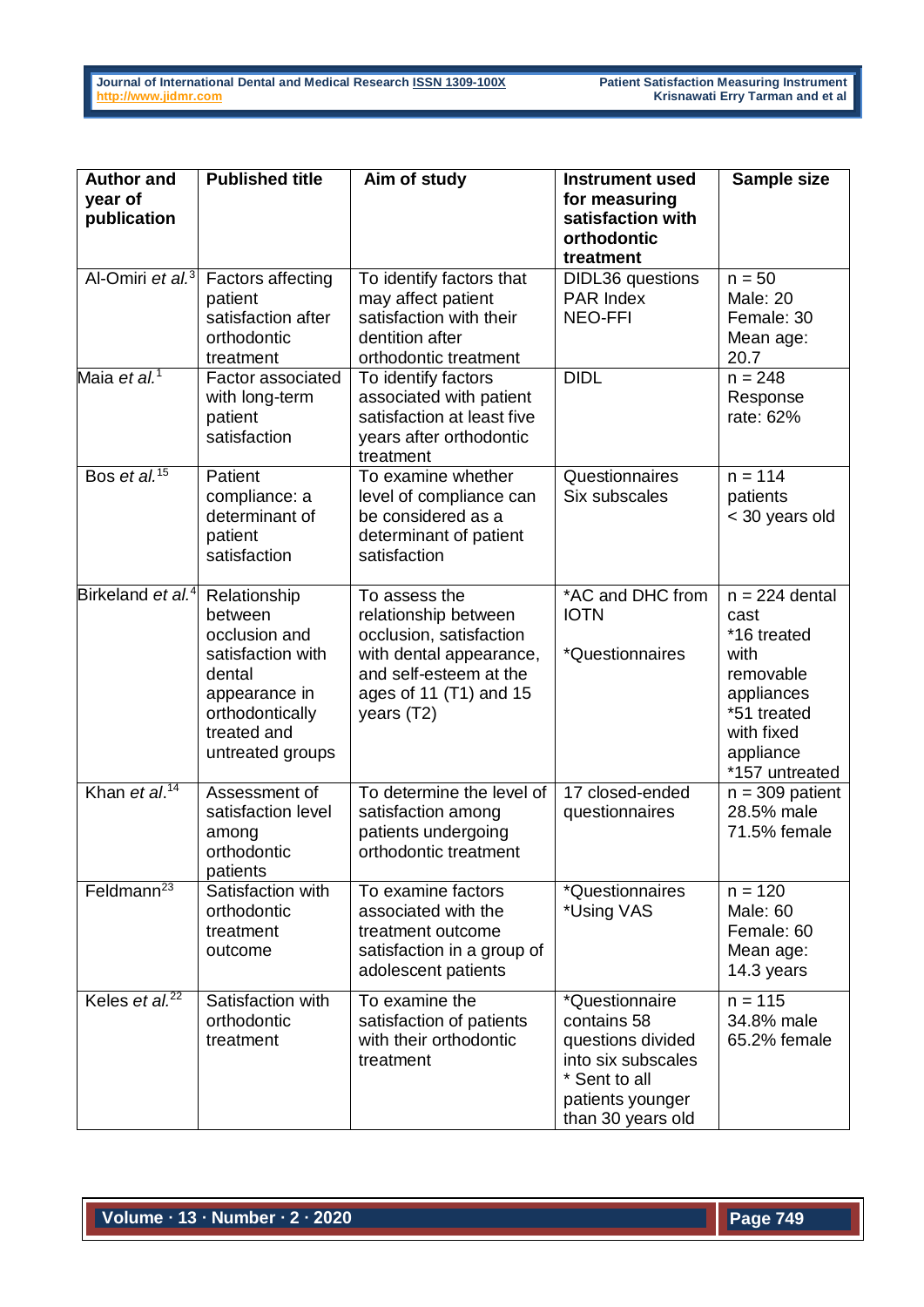**Journal of International Dental and Medical Research ISSN [1309-100X](http://www.ektodermaldisplazi.com/dergi.htm) Patient Satisfaction Measuring Instrument** 

**Krisnawati Erry Tarman and et al** 

| Oliveira P,<br>Tavares R et al.<br>Dental Press J<br>Orthod, 2013 | Assessment of<br>motivation,<br>expectations and<br>satisfaction of<br>adult patients<br>submitted to<br>orthodontic<br>treatment | To analyze the<br>psychological aspects of<br>adult patients who<br>sought and underwent<br>orthodontic treatment                                                                                                                                                                                                                  | *Questionnaires                                                                                                                       | $n = 54$<br>Male: 14<br>Female: 40<br>Age: 20-61<br>years                                  |
|-------------------------------------------------------------------|-----------------------------------------------------------------------------------------------------------------------------------|------------------------------------------------------------------------------------------------------------------------------------------------------------------------------------------------------------------------------------------------------------------------------------------------------------------------------------|---------------------------------------------------------------------------------------------------------------------------------------|--------------------------------------------------------------------------------------------|
| Hirvinen et al. <sup>21</sup>                                     | The objective and<br>subjective<br>outcome of<br>orthodontic care<br>in one municipal<br>health center                            | To assess both the<br>objective and subjective<br>outcomes of orthodontic<br>care in one municipal<br>health center                                                                                                                                                                                                                | *OMF index<br>*IOTN                                                                                                                   | $n = 67$ patient<br>38 boys and<br>27 girls<br>Mean age was<br>15.9 years                  |
| Anderson et al. <sup>2</sup>                                      | Adolescent<br>patient treatment<br>motivation and<br>satisfaction with<br>orthodontic<br>treatment                                | To determine whether<br>adolescent satisfaction<br>with orthodontic<br>treatment outcomes is<br>correlated with the<br>degree to which (1) the<br>adolescents focused on<br>(2) and whether parents'<br>assessments of their<br>children's motivation<br>would correlate with<br>their children's<br>posttreatment<br>satisfaction | Mailed<br>questionnaires<br>Assessed with a<br>revised version of<br>Kiyak's<br>postsurgical<br>patient satisfaction<br>questionnaire | $n = 75$ patients<br>Male: 28<br>Female: 47<br>Age: $11.6 \pm$<br>1.92<br>$n = 72$ parents |
| Lee et al. $8$                                                    | Treatment<br>satisfaction and<br>its influencing<br>factors among<br>adult orthodontic<br>patients                                | To investigate the level<br>of satisfaction with<br>orthodontic treatment<br>among adult patients                                                                                                                                                                                                                                  | *Focus group<br>*Questionnaire<br>*Likert scale                                                                                       | $n = 298$ older<br>than 19 years<br>Male: 91<br>Female: 207                                |
| Wong et al. <sup>28</sup>                                         | Factors<br>influencing<br>satisfaction with<br>the process of<br>orthodontic<br>treatment in adult<br>patients                    | To investigate factors<br>influencing satisfaction<br>with the process of<br>orthodontic treatment in<br>adult patients                                                                                                                                                                                                            | In-depth interview<br>from two sites:<br>teaching hospital<br>and private<br>practice                                                 | 26 adults were<br>recruited<br>(13 at each<br>site)                                        |

### **References**

- 1. Maia NG, Normando D, Maia FA, Ferreira MA, and do Socorro Costa Feitosa Alves M. Factors Associated with Long-Term Patient Satisfaction. Angle Orthod 2010; 80:1155-1158.
- 2. Bos A, Hoogstraten J, and Prahl-Andersen B. Expectations of Treatment and Satisfaction with Dento Facial Appearance in Orthodontic Patients. Am J Ortho Dentofacial Orthop 2003; 123:127-132.
- 3. Al-Omiri MK, and Abu Alhaija ES. Factors Affecting Patient Satisfaction After Orthodontic Treatment. Angle Orthod 2006; 76:422-431.
- 4. Birkeland K, Bøe OE, and Wisth PJ. Relationship Between Occlusion and Satisfaction with Dental Appearance in Orthodontically Treated and Untreated Groups. A Longitudinal Study. Eur J Ortho. 2000; 22:509-518.
- 5. Aharony L and Strasser S. Patient Satisfaction: What We Know About and What We Still Need to Explore. Med Care Rev 1993; 50:49-79.
- 6. Kumar PD and Zahra F. Factors Affecting Patient Satisfaction Among Those Attending an Outpatient Department in Chennai City-India. J Indian Assoc Public Health Dent 2008; 12:15-19.